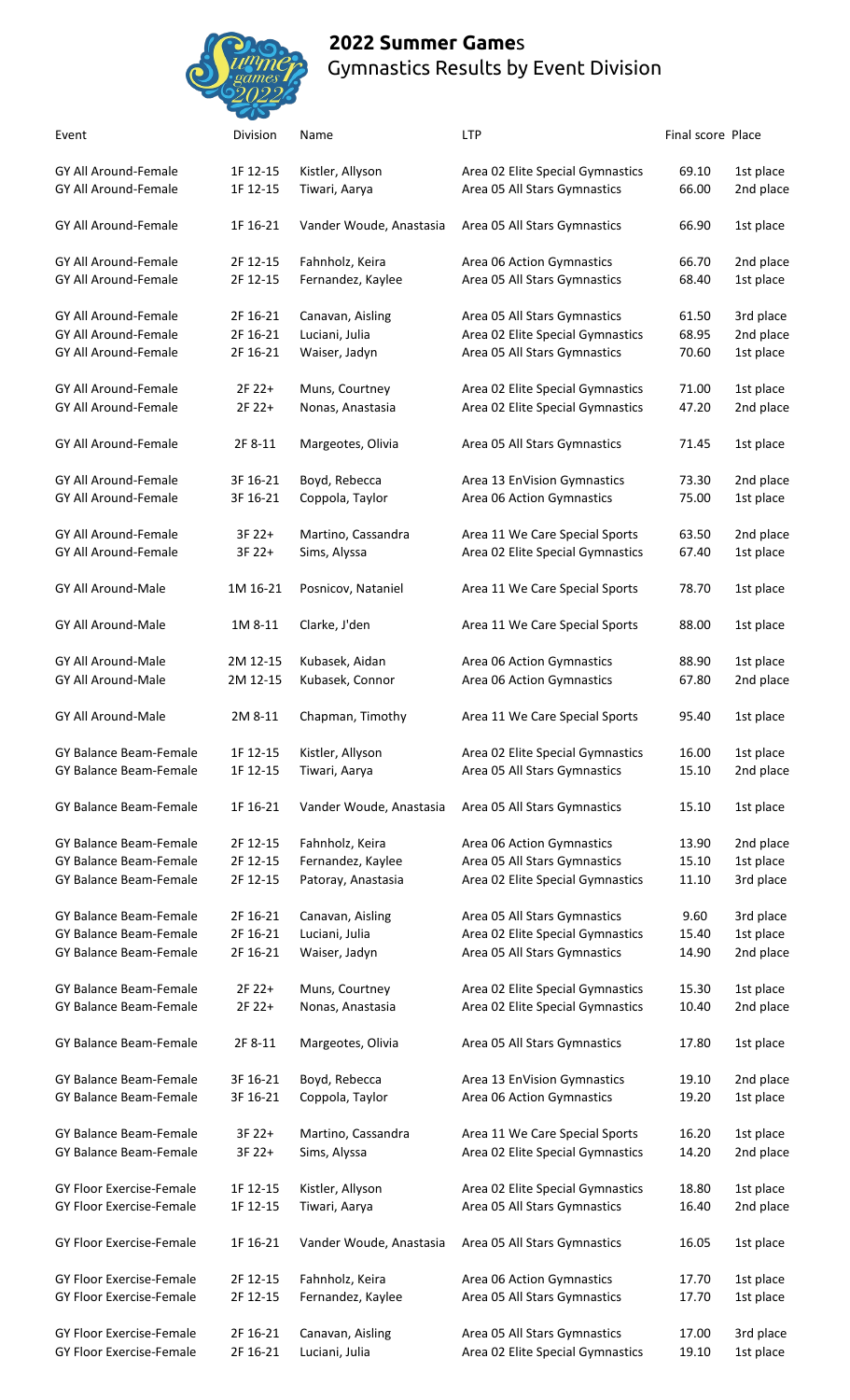## **2022 Summer Game**s Gymnastics Results by Event Division



| <b>GY Floor Exercise-Female</b>                              | 2F 16-21             | Waiser, Jadyn                      | Area 05 All Stars Gymnastics                                         | 18.10          | 2nd place              |
|--------------------------------------------------------------|----------------------|------------------------------------|----------------------------------------------------------------------|----------------|------------------------|
| <b>GY Floor Exercise-Female</b><br>GY Floor Exercise-Female  | 2F 22+<br>2F 22+     | Muns, Courtney<br>Nonas, Anastasia | Area 02 Elite Special Gymnastics<br>Area 02 Elite Special Gymnastics | 18.70<br>12.70 | 1st place<br>2nd place |
| GY Floor Exercise-Female                                     | 2F 8-11              | Margeotes, Olivia                  | Area 05 All Stars Gymnastics                                         | 18.30          | 1st place              |
| GY Floor Exercise-Female<br>GY Floor Exercise-Female         | 3F 16-21<br>3F 16-21 | Boyd, Rebecca<br>Coppola, Taylor   | Area 13 EnVision Gymnastics<br>Area 06 Action Gymnastics             | 19.00<br>18.80 | 1st place<br>2nd place |
| GY Floor Exercise-Female<br>GY Floor Exercise-Female         | 3F 22+<br>3F 22+     | Martino, Cassandra<br>Sims, Alyssa | Area 11 We Care Special Sports<br>Area 02 Elite Special Gymnastics   | 19.30<br>19.10 | 1st place<br>2nd place |
| GY Floor Exercise-Male                                       | 1M 16-21             | Posnicov, Nataniel                 | Area 11 We Care Special Sports                                       | 7.50           | 1st place              |
| <b>GY Floor Exercise-Male</b>                                | 1M 8-11              | Clarke, J'den                      | Area 11 We Care Special Sports                                       | 15.00          | 1st place              |
| GY Floor Exercise-Male<br>GY Floor Exercise-Male             | 2M 12-15<br>2M 12-15 | Kubasek, Aidan<br>Kubasek, Connor  | Area 06 Action Gymnastics<br>Area 06 Action Gymnastics               | 17.50<br>11.00 | 1st place<br>2nd place |
| GY Floor Exercise-Male                                       | 2M 8-11              | Chapman, Timothy                   | Area 11 We Care Special Sports                                       | 12.70          | 1st place              |
| GY Horizontal Bar-Male                                       | 1M 16-21             | Posnicov, Nataniel                 | Area 11 We Care Special Sports                                       | 9.00           | 1st place              |
| GY Horizontal Bar-Male                                       | 1M 8-11              | Clarke, J'den                      | Area 11 We Care Special Sports                                       | 14.20          | 1st place              |
| GY Horizontal Bar-Male<br>GY Horizontal Bar-Male             | 2M 12-15<br>2M 12-15 | Kubasek, Aidan<br>Kubasek, Connor  | Area 06 Action Gymnastics<br>Area 06 Action Gymnastics               | 7.50<br>6.50   | 1st place<br>2nd place |
| <b>GY Horizontal Bar-Male</b>                                | 2M 8-11              | Chapman, Timothy                   | Area 11 We Care Special Sports                                       | 14.70          | 1st place              |
| GY Horizontal Bar-Male                                       | $C$ 16-21            | Coppola, Joshua                    | Area 06 Action Gymnastics                                            | 5.00           | 1st place              |
| <b>GY Parallel Bars-Male</b>                                 | 1M 16-21             | Posnicov, Nataniel                 | Area 11 We Care Special Sports                                       | 16.00          | 1st place              |
| <b>GY Parallel Bars-Male</b>                                 | 1M 8-11              | Clarke, J'den                      | Area 11 We Care Special Sports                                       | 15.00          | 1st place              |
| <b>GY Parallel Bars-Male</b><br><b>GY Parallel Bars-Male</b> | 2M 12-15<br>2M 12-15 | Kubasek, Aidan<br>Kubasek, Connor  | Area 06 Action Gymnastics<br>Area 06 Action Gymnastics               | 15.50<br>11.00 | 1st place<br>2nd place |
| <b>GY Parallel Bars-Male</b>                                 | 2M 8-11              | Chapman, Timothy                   | Area 11 We Care Special Sports                                       | 16.30          | 1st place              |
| <b>GY Pommell Horse-Male</b>                                 | 1M 16-21             | Posnicov, Nataniel                 | Area 11 We Care Special Sports                                       | 14.40          | 1st place              |
| GY Pommell Horse-Male                                        | 1M 8-11              | Clarke, J'den                      | Area 11 We Care Special Sports                                       | 9.50           | 1st place              |
| <b>GY Pommell Horse-Male</b><br>GY Pommell Horse-Male        | 2M 12-15<br>2M 12-15 | Kubasek, Aidan<br>Kubasek, Connor  | Area 06 Action Gymnastics<br>Area 06 Action Gymnastics               | 13.00<br>12.50 | 1st place<br>2nd place |
| GY Pommell Horse-Male                                        | 2M 8-11              | Chapman, Timothy                   | Area 11 We Care Special Sports                                       | 14.00          | 1st place              |
| <b>GY Pommell Horse-Male</b>                                 | $C$ 16-21            | Coppola, Joshua                    | Area 06 Action Gymnastics                                            | 3.50           | 1st place              |
| GY Rings-Male                                                | 1M 16-21             | Posnicov, Nataniel                 | Area 11 We Care Special Sports                                       | 13.00          | 1st place              |
| GY Rings-Male                                                | 1M 8-11              | Clarke, J'den                      | Area 11 We Care Special Sports                                       | 15.50          | 1st place              |
| GY Rings-Male<br>GY Rings-Male                               | 2M 12-15<br>2M 12-15 | Kubasek, Aidan<br>Kubasek, Connor  | Area 06 Action Gymnastics<br>Area 06 Action Gymnastics               | 16.00<br>9.50  | 1st place<br>2nd place |
| GY Rings-Male                                                | 2M 8-11              | Chapman, Timothy                   | Area 11 We Care Special Sports                                       | 18.50          | 1st place              |
| <b>GY Uneven Bars-Female</b><br><b>GY Uneven Bars-Female</b> | 1F 12-15<br>1F 12-15 | Kistler, Allyson<br>Tiwari, Aarya  | Area 02 Elite Special Gymnastics<br>Area 05 All Stars Gymnastics     | 14.80<br>15.00 | 2nd place<br>1st place |
| GY Uneven Bars-Female                                        | 1F 16-21             | Vander Woude, Anastasia            | Area 05 All Stars Gymnastics                                         | 16.70          | 1st place              |
| GY Uneven Bars-Female                                        | 2F 12-15             | Fahnholz, Keira                    | Area 06 Action Gymnastics                                            | 16.10          | 2nd place              |